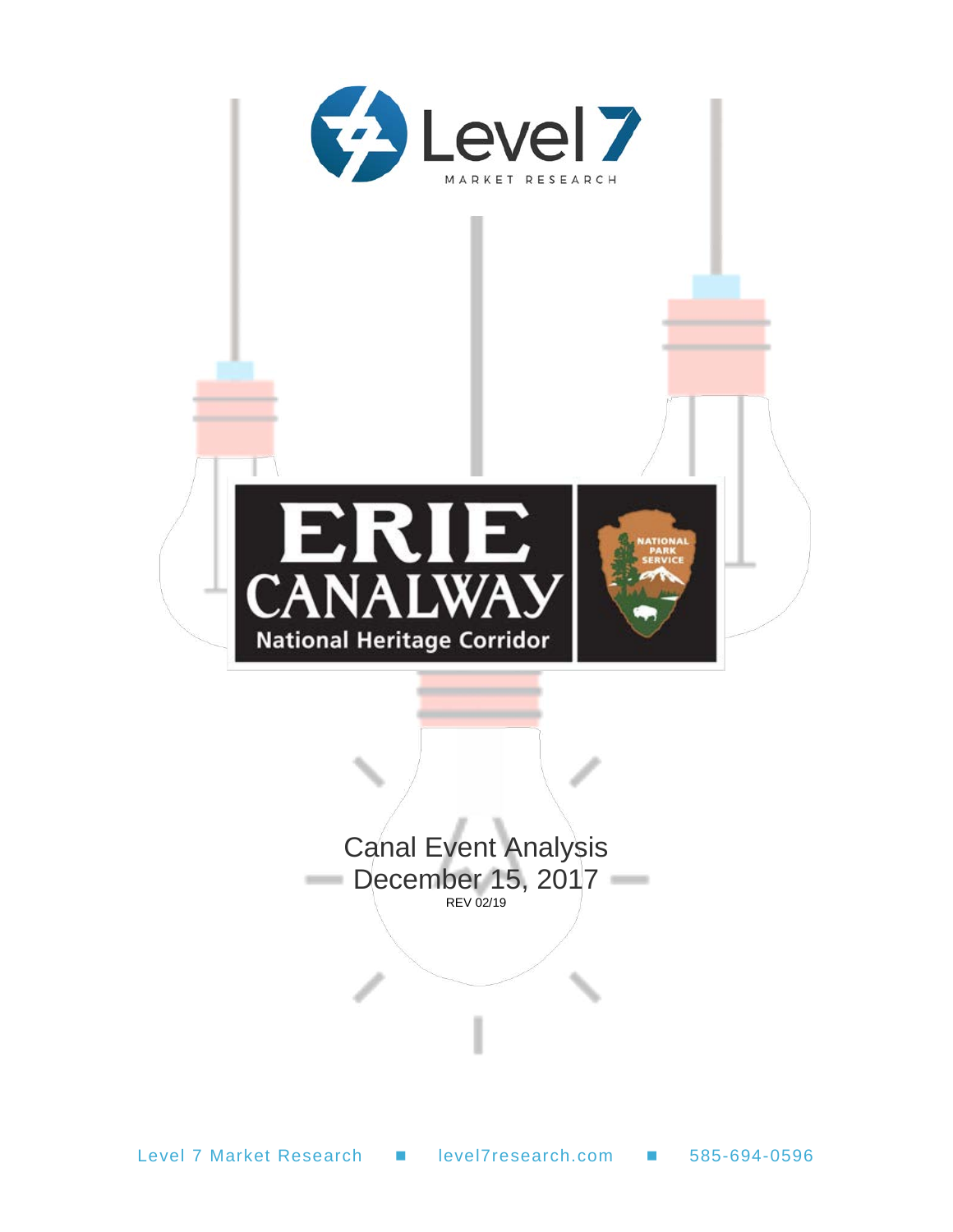

#### **TABLE OF CONTENTS**

| Estimated Economic Impact of Canal-Related Events Spending4 |
|-------------------------------------------------------------|
|                                                             |
|                                                             |
|                                                             |
|                                                             |
|                                                             |
|                                                             |
|                                                             |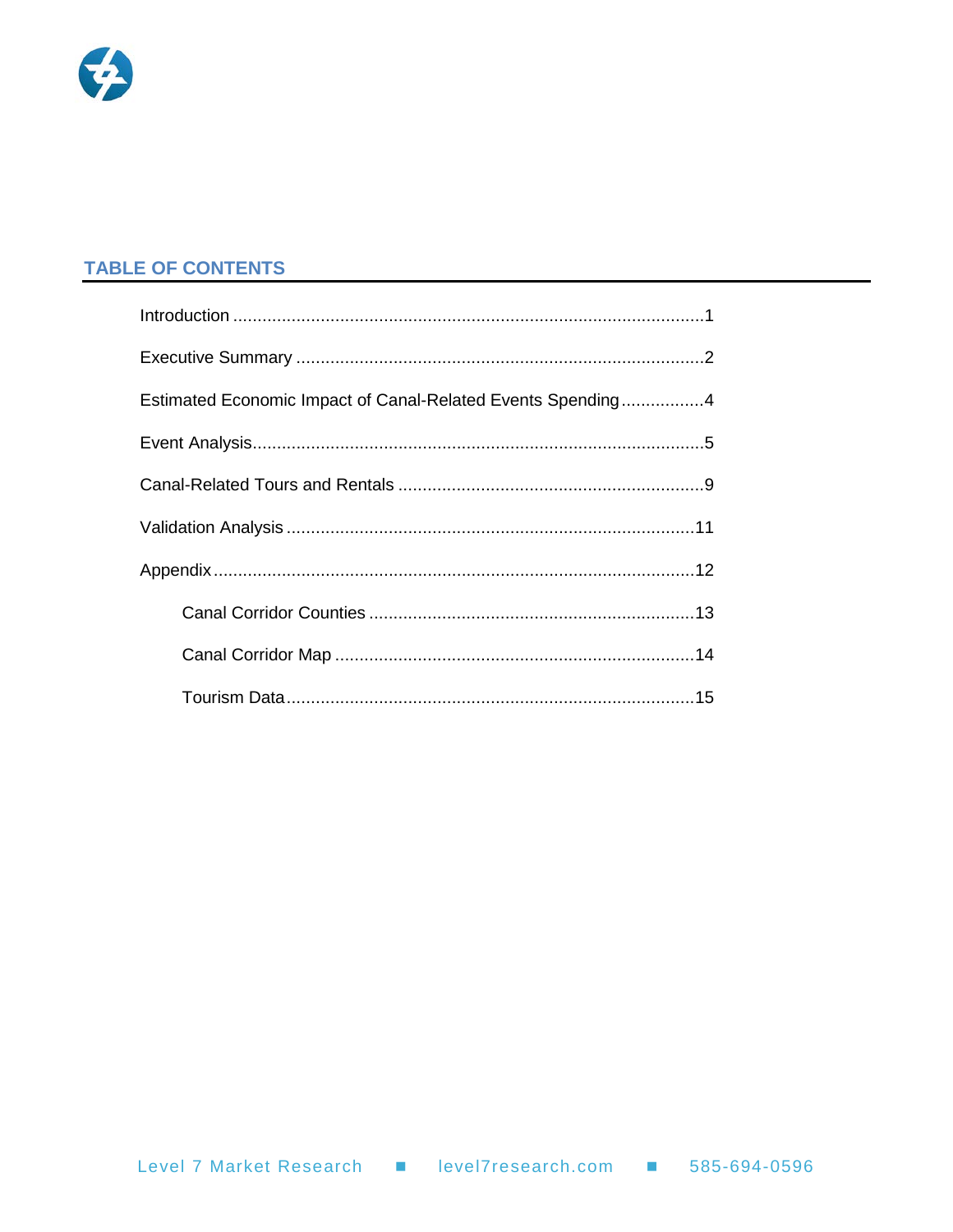

#### <span id="page-2-0"></span>**INTRODUCTION**

In 2017, the Erie Canalway National Heritage Corridor (ECNHC) commissioned Level 7 Market Research to conduct a Tourism Marketing and Event study. This is a year full of celebrations as it marks the bicentennial (1817-2017) of the New York State Canals and includes many events, festivals and concerts throughout canal communities in addition to the World Canals Conference held in Syracuse, NY.

The specific goals of the Tourism and Marketing Study included:

- Refine the ECNHC visitor profile.
- Identify target audiences and tourism trends.
- Evaluate and recommend marketing strategies.
- Calculate the economic impact of canal-related events throughout the Upstate NY corridor.

The research conducted included a quantitative online study among 1,068 visitors of the 524 mile corridor that includes the New York's canal system and the over 200 communities along its shores. Participants included recent and prospective visitors, as well as those living within the corridor and outside the area. Follow up in-depth interviews were conducted among 20 participants among a mix of visitor types including those from active segments such as paddlers, cyclers and boaters.

A communications analysis was performed using the marketing materials from the ECNHC and competitive tourist attractions from both within and outside of the corridor area. Secondary tourism research was gathered to understand trends the ECNHC could take advantage of as well as support findings from the primary research. And finally, this economic impact study was conducted and focused only on the canal-related events, festivals and tour/rental operators throughout the Upstate NY corridor.

In order to estimate the economic impact of canal-related events, data was gathered not only from the quantitative online visitor study but also from area festival/event organizers and canal tour and rental operators (i.e., museums, boat charters, tour companies, and boat, bike and kayak rental firms). ECNHC partners including many heritage sites, affiliates sites and points of interest, along with New York State Canal Corporation and Parks & Trails New York assisted in collection of the data. In each section of the study, the sources as well as the logic behind each of our assumptions will be detailed.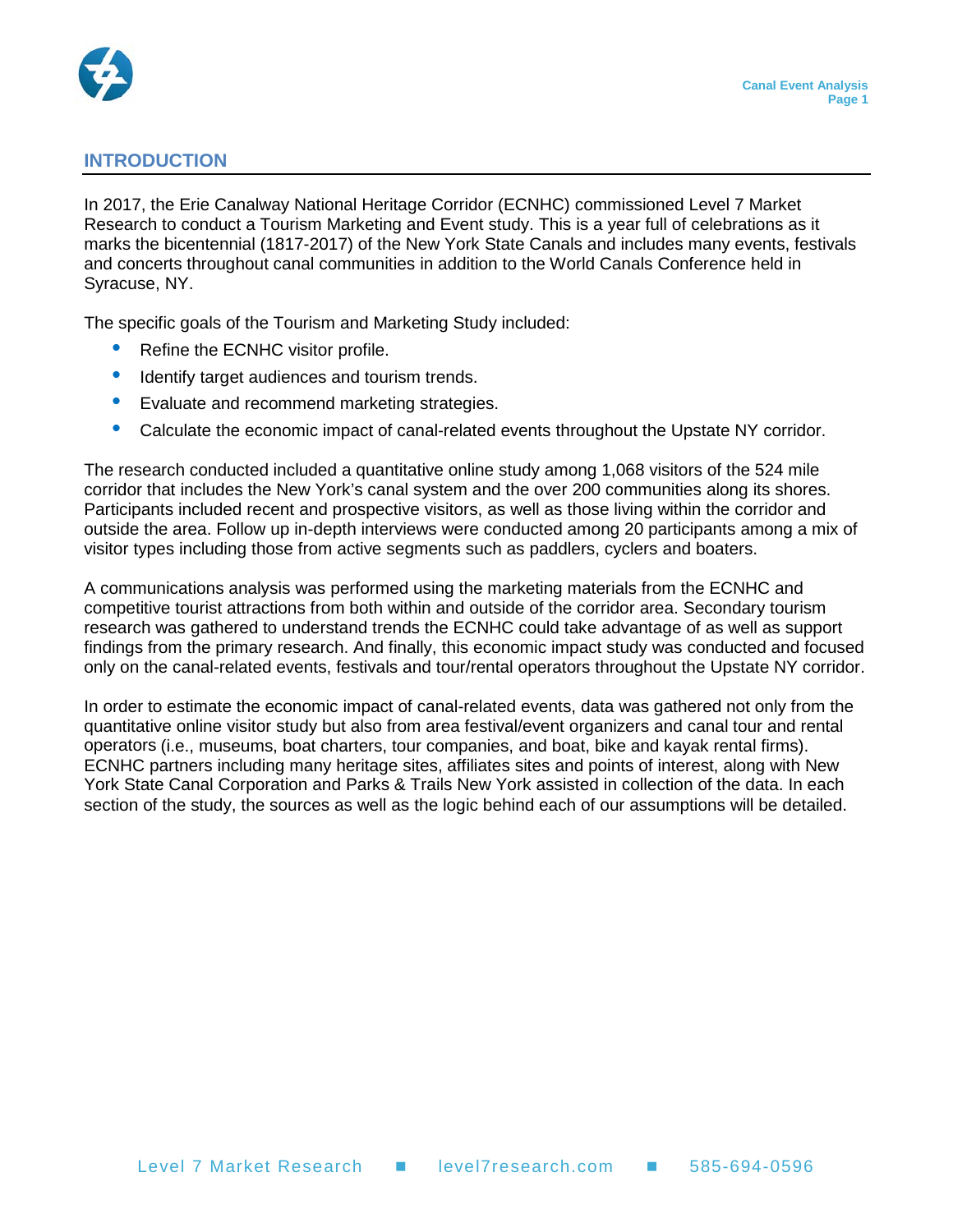

#### <span id="page-3-0"></span>**EXECUTIVE SUMMARY**

In 2017, the total direct sales revenue driven by over 3.3 million visits is just under \$1 billion.

In the summary table below, 2017 total revenue is estimated for each of the five visitor segments including vacationers, festival goers, boaters, canal-related museum visitors and rentals including kayaks, paddleboards and bicycles.

| <b>Visitor Segment</b>                                       | 2017<br><b>Sales Revenue</b> |
|--------------------------------------------------------------|------------------------------|
| Vacationers (multi-day festival and event visitors)          | \$788,971,544                |
| Day trip festival and event-related visitors (one-day trips) | \$169,350,840                |
| Tour operators, boat charters/rentals                        | \$5,162,677                  |
| <b>Cultural Organizations (museums, etc.)</b>                | \$2,924,751                  |
| Rentals (kayaks/paddleboards/bicycles)                       | \$840,661                    |
| <b>TOTAL</b>                                                 | \$967,250,483                |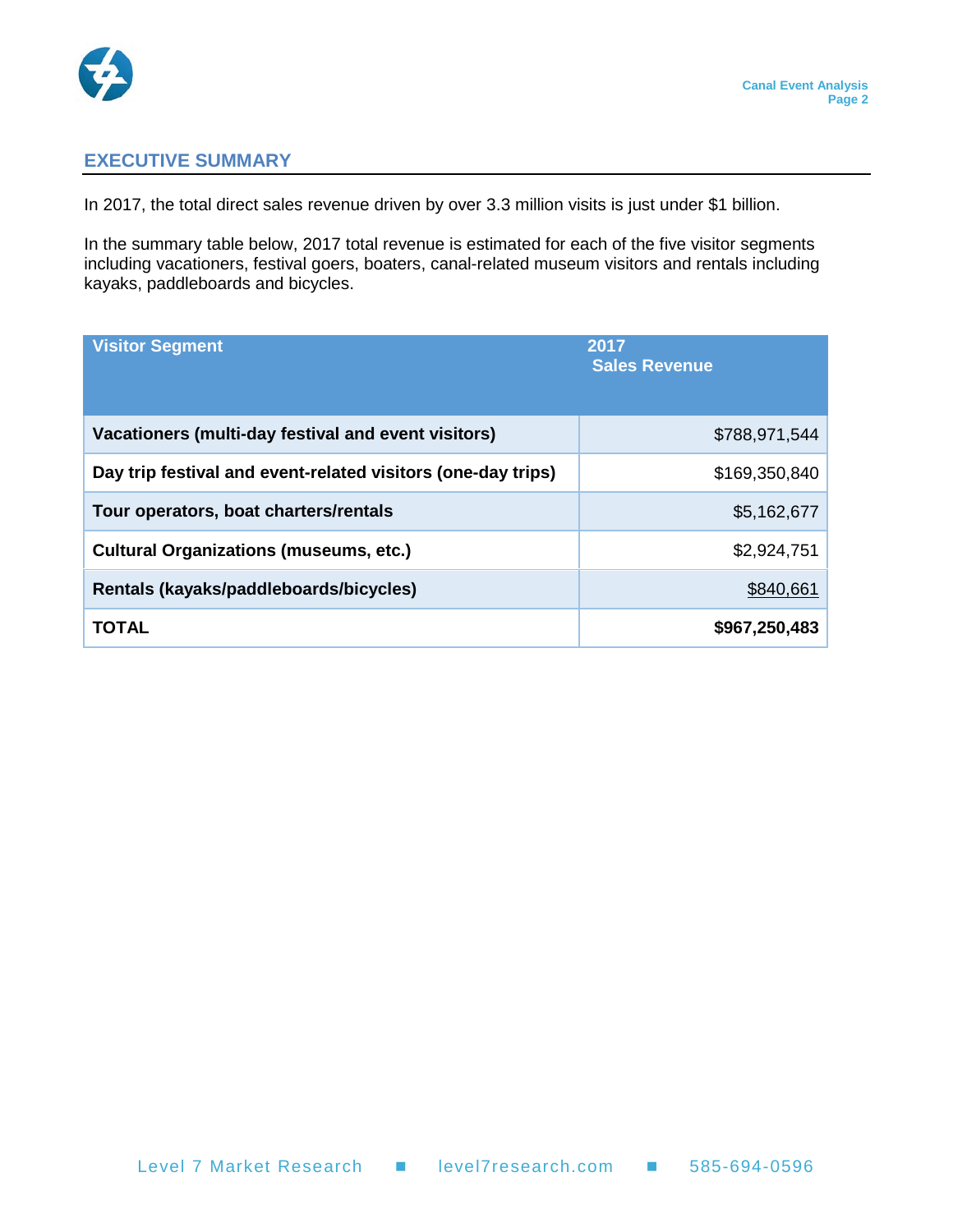

In the summary table below, the number of visitors per segment and average per person spend is shown for 2017.

Each of these visitor segments are covered in greater detail later in the report.

| <b>Visitor Segment</b>                                       | <b>Number</b><br>of Visitors                                               | $Avg.$ \$<br><b>Person</b> |                           | <b>Direct Sales Revenue</b> |
|--------------------------------------------------------------|----------------------------------------------------------------------------|----------------------------|---------------------------|-----------------------------|
| Vacationers, Overnight Visitors <sup>1,2</sup>               | 1,276,653                                                                  | 618                        | $\$\$                     | 788,971,544                 |
| Festival and event-related visitors<br>(one-day trips) $1,2$ | 1,498,680                                                                  | 113                        | \$                        | 169,350,840                 |
| Boat tour operators <sup>3</sup>                             | 140,117                                                                    | 17.11                      | $\boldsymbol{\mathsf{S}}$ | 2,397,402                   |
| Boat charters & rentals 3                                    | 8,686                                                                      | 318.36                     | \$                        | 2,765,275                   |
| Cultural Tours/Museums <sup>3</sup>                          | 367,431                                                                    | 7.96                       | $\boldsymbol{\mathsf{S}}$ | 2,924,751                   |
| Kayak/Paddleboard Rentals <sup>3</sup>                       | 7,900                                                                      | 30.99                      | \$                        | 244,821                     |
| Bike Rentals <sup>3</sup>                                    | 1,568                                                                      | 380                        | $\mathfrak{L}$            | 595,840                     |
| 2017 TOTAL                                                   | \$<br>3,301,035<br>967,250,483                                             |                            |                           |                             |
|                                                              |                                                                            |                            |                           |                             |
| <b>Footnote</b>                                              | <b>Source</b>                                                              |                            |                           |                             |
| $\mathbf{1}$                                                 | ECNHC Visitor Study, Level 7 Market Research, 2017                         |                            |                           |                             |
| 2                                                            | Level 7 Market Research Survey of Festival Organizers, 2017                |                            |                           |                             |
| 3                                                            | Level 7 Market Research Survey of Tour Owners &<br>Operators/Rentals, 2017 |                            |                           |                             |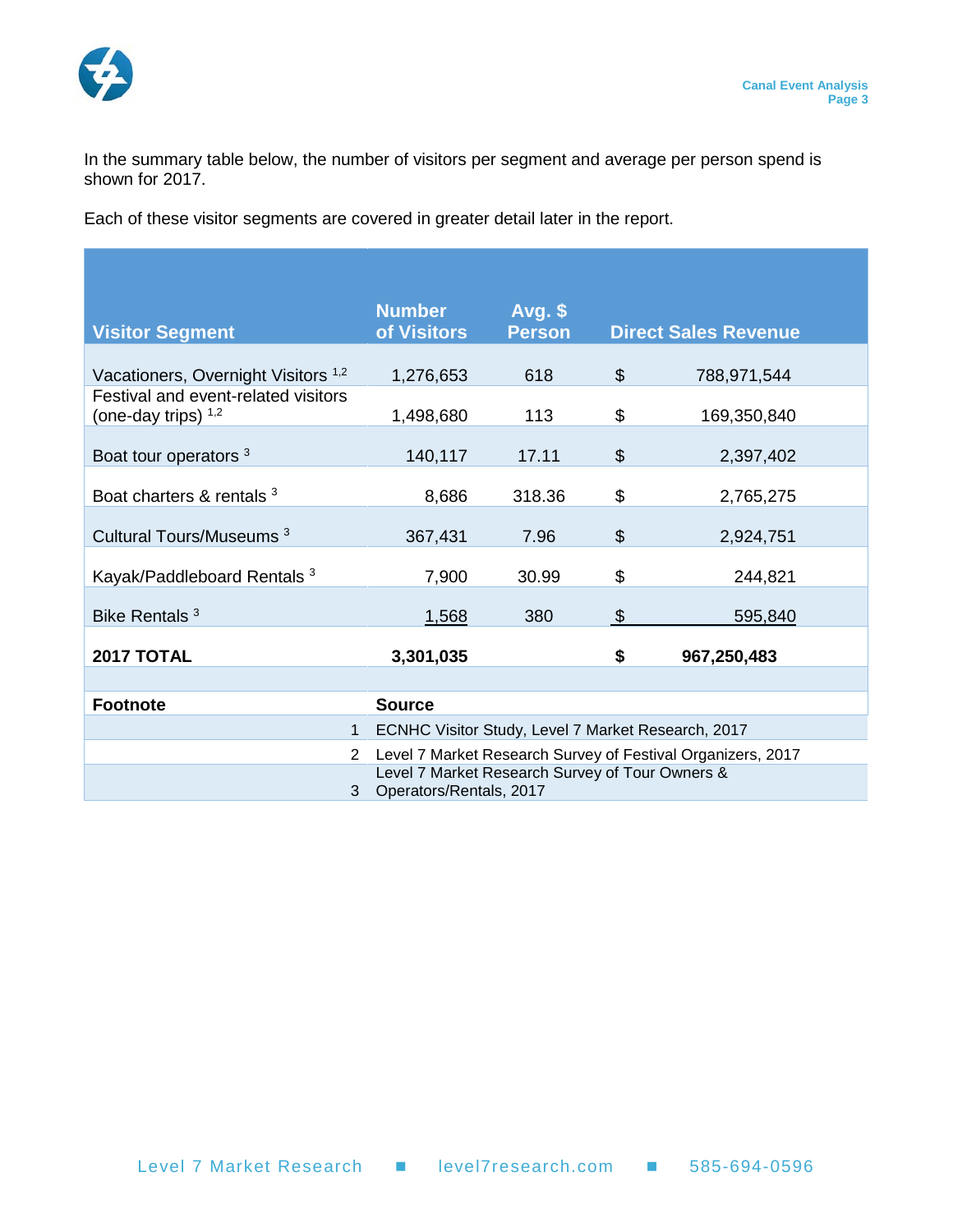

#### <span id="page-5-0"></span>**ESTIMATED ECONOMIC IMPACT OF CANAL-RELATED EVENTS SPENDING**

The 2017 overall economic impact of New York Canal's event spending is estimated at over \$1.3 billion. This estimate was derived by looking at various sources of event-related revenue from visitor spending, and then applying commonly accepted multipliers to assess overall economic impact.

There are many approaches when it comes to applying multipliers to estimate economic impact. In this case, we are working with direct data sources (inquirers, visitors, boaters, festival organizers); however in some cases we have limitations. Ideally we would want to break out spending by those who are local to the event area from those who came from outside the area to track certain aspects of economic impact of the canal-related events. The logic is that those from outside the area bring in dollars that would not have normally been spent here.

From the 2017 ECHNC Visitor Study, residency is determined based on zip code, but because we set quotas for the number of visitors from inside and outside of the ECNHC, we therefore cannot use the proportion obtained from the study. However, we do know that the proportion of canal visitors that stayed overnight was 65%. Looking specifically at the "insiders", 46% stayed overnight and is also a more conservative estimate to use as they are less likely to stay overnight than those from outside the corridor (89%). Also, among recent canal visitors who indicated they attended a festival, 46% stayed more than one day which further supports using this similar proportion as a multi-day stay.

It should be noted that there may be some overlap among visitors in the sense that counts could include repeat visitors or those who attended a festival and took a boat tour or rented a bike, etc. However, the amount spent would still be estimated the same as each visit was a unique occurrence.

In terms of the multiplier to use, we investigated many economic impact studies including the 2014 Economic Impact of the Erie Canalway Trail by Parks & Trails New York as well as others from the industry and determined that 1.45 is a realistic and conservative multiplier.

| <b>Revenue Sources</b>                | # of Visitors | <b>Average \$/Person</b> | <b>Multiplier</b> | <b>Revenue</b>      |
|---------------------------------------|---------------|--------------------------|-------------------|---------------------|
| Multi-day Event/Vacationers           | 1,276,653     | \$<br>618.00             | 1.45              | \$<br>1,114,008,753 |
| Day trip Festival/Event Attendees     | 1,498,680     | \$<br>113.00             |                   | \$<br>169,350,840   |
| <b>Total Event/Festival Attendees</b> | 2,775,333     |                          |                   | \$<br>1,313,359,593 |
| <b>Boat Tour Operators</b>            | 140,117       | \$<br>17.11              | 1.45              | \$<br>3,476,233     |
| <b>Boat Charters &amp; Rentals</b>    | 8,686         | \$<br>318.36             | 1.45              | \$<br>4,009,649     |
| <b>Cultural Tours/Museums</b>         | 367,431       | \$<br>7.96               | 1.45              | \$<br>4,240,889     |
| Kayak/Paddleboard Rentals             | 7,900         | \$<br>30.99              | 1.45              | \$<br>354,990       |
| <b>Bike Rentals</b>                   | 1,568         | \$<br>380.00             | 1.45              | \$<br>863,968       |
| <b>Total Visitors</b>                 | 3,301,035     |                          |                   |                     |
| <b>Economic Impact</b>                |               |                          |                   | \$<br>1,326,305,322 |

Below is a table which shows estimated economic impact from 2017.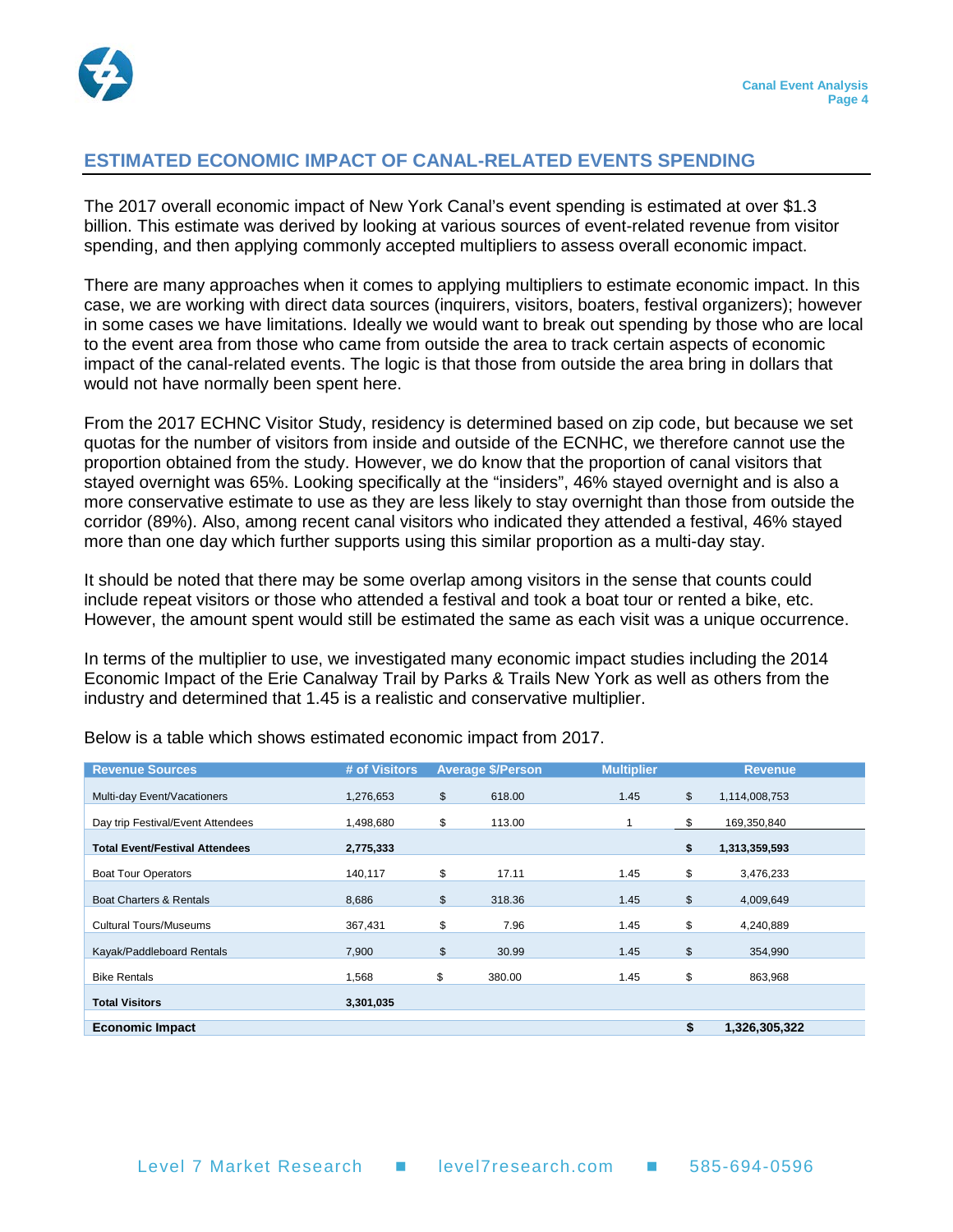

#### <span id="page-6-0"></span>**EVENT ANALYSIS**

Each year there are many festivals and events along the Canal which attract visitors to the Corridor and provide additional revenue for the area. Over the last 10 years, the number of events has increased to include concerts, arts festivals, cycling and paddling events, celebrations of local foods and beverages, and events that focus on history and heritage.

Level 7 Market Research surveyed the event organizers in the canal communities, who provided data on the number of visitors to their events. The results of this survey show that events and festivals in 2016-2017 generated nearly 2.8 million visitors for about 65 events. The analysis chose to focus on the events which generated 300 or more visitors each and therefore is conservative since it does not count attendance of all events that take place along the Corridor.

According to the [NYS Canal Corporation website,](http://www.canals.ny.gov/wwwapps/news/events/calendar/calendar.aspx) the 2017 annual calendar held more than 470 events; therefore the estimate of 2,775,333 visitors for 65 events is very conservative. The table showing the 2017 events is displayed on the next page.

The average spend in 2017 for a canal day tripper is estimated at \$113 based on the 2017 Erie Canalway National Heritage Corridor (ECNHC) Visitor Study. And those who stayed more than one day, we consider to be vacationers, who spent 4.5 days on average. Vacationers spent an average of \$618 while visiting the Corridor.

The 2017 Visitor Study also inquired about recreational activities participated in along the Canal and found that:

- Over 30% of canal visitors had attended an event or festival.
- Approximately 54% of those attending canal events or festivals made it a one-day trip according to the 2017 Visitor Study.
- 46% of canal festival visitors stayed 2 or more days, with an average of 2.8 days.
- And over half indicated they stayed overnight (54%) at a hotel, B&B, campsite or with friends/family.

Based on the data collected from Festival/Event organizers along with the ECNHC Visitor Study, we estimate the direct sales from Festival Day trippers are \$169,350,840 assuming 1,498,680 day visitors (54% of the nearly 2.8 MM) spending \$113 per trip.

Additionally, overnight visitors or vacationers account for an additional estimated direct sales of \$788,971,544 assuming 1,276,653 vacationers (46% of the estimated visitors) spending \$618 per trip.

The combined direct sales total of all Event/Festival attendees is \$967,250,483 including day and overnight visitors.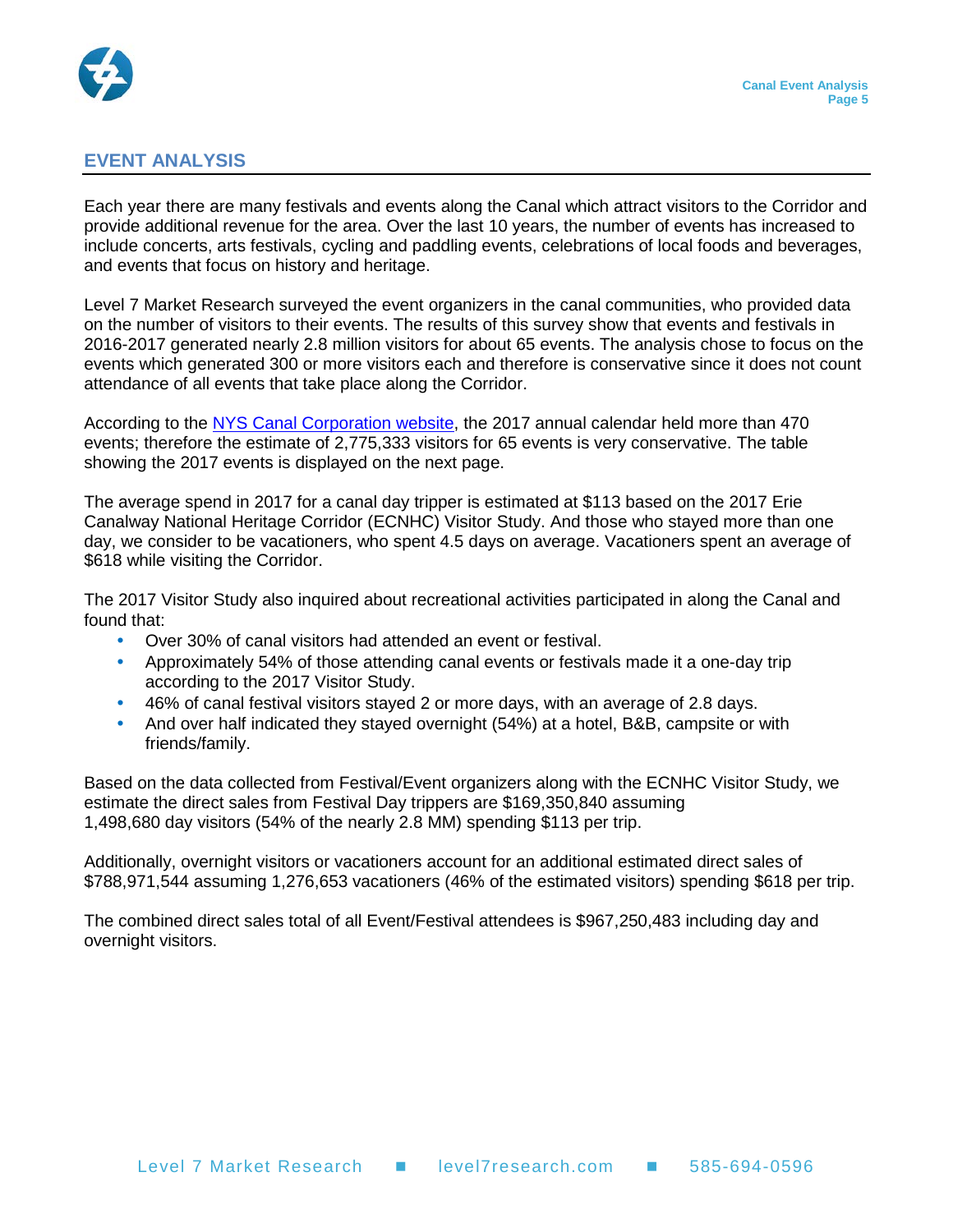

| 2017 Canal-related Festivals & Events                       | <b>Month</b> | <b>Estimated</b><br><b>Attendance</b> | <b>Location</b>   |
|-------------------------------------------------------------|--------------|---------------------------------------|-------------------|
| <b>Canal Clean Sweep</b>                                    | April        | 6,500                                 | Multiple          |
| <b>Celebrate Commemorate Memorial Day</b>                   | May          | 9,000                                 | Cayuga-<br>Seneca |
| Low Bridge, High Water- Canal Opening<br><b>Celebration</b> | May          | 2,500                                 | West              |
| <b>Pedal-Paddle-Run</b>                                     | May          | 575                                   | East              |
| <b>Pittsford Regatta</b>                                    | May          | 1,900                                 | West              |
| Port of Pittsford Paddle and Pour                           | May          | 5,000                                 | West              |
| <b>Village of Waterford Canal Festival</b>                  | May          | 12,000                                | East              |
| <b>Buffalo River Fest</b>                                   | June         | 5,000                                 | West              |
| <b>Chittenango Landing Canal Fest</b>                       | June         | 500                                   | Central           |
| <b>Fairport Canal Days Arts Festival</b>                    | June         | 200,000                               | West              |
| <b>Hudson Crossing Triathlon</b>                            | June         | 400                                   | Champlain         |
| <b>Seneca River Day</b>                                     | June         | 3,000                                 | Central           |
| <b>Strawberry Festival</b>                                  | June         | 15,000                                | West              |
| <b>Troy Riverfest</b>                                       | June         | 20,000                                | East              |
| Wine & Artisans Festival on the Erie                        | June         | 600                                   | West              |
| <b>Journey Along the Erie Canal</b>                         | June-July    | 2,000                                 | Multiple          |
| <b>Canalside Concert Series</b>                             | Summer       | 133,000                               | West              |
| <b>Community Concert Series (Macedon)</b>                   | Summer       | 600                                   | West              |
| <b>Music on the Erie Summer Series</b>                      | Summer       | 2,400                                 | West              |
| <b>Summer Sunday Night Concerts at the Gazebo</b>           | Summer       | 500                                   | West              |
| <b>Tonawanda-North Tonawanda Gateway Market</b>             | Summer       | 4,500                                 | West              |
| <b>Tour of the Lois McClure</b>                             | Summer       | 10,943                                | <b>Multiple</b>   |
| <b>Amsterdam's July 4th Water Music</b>                     | July         | 6,000                                 | East              |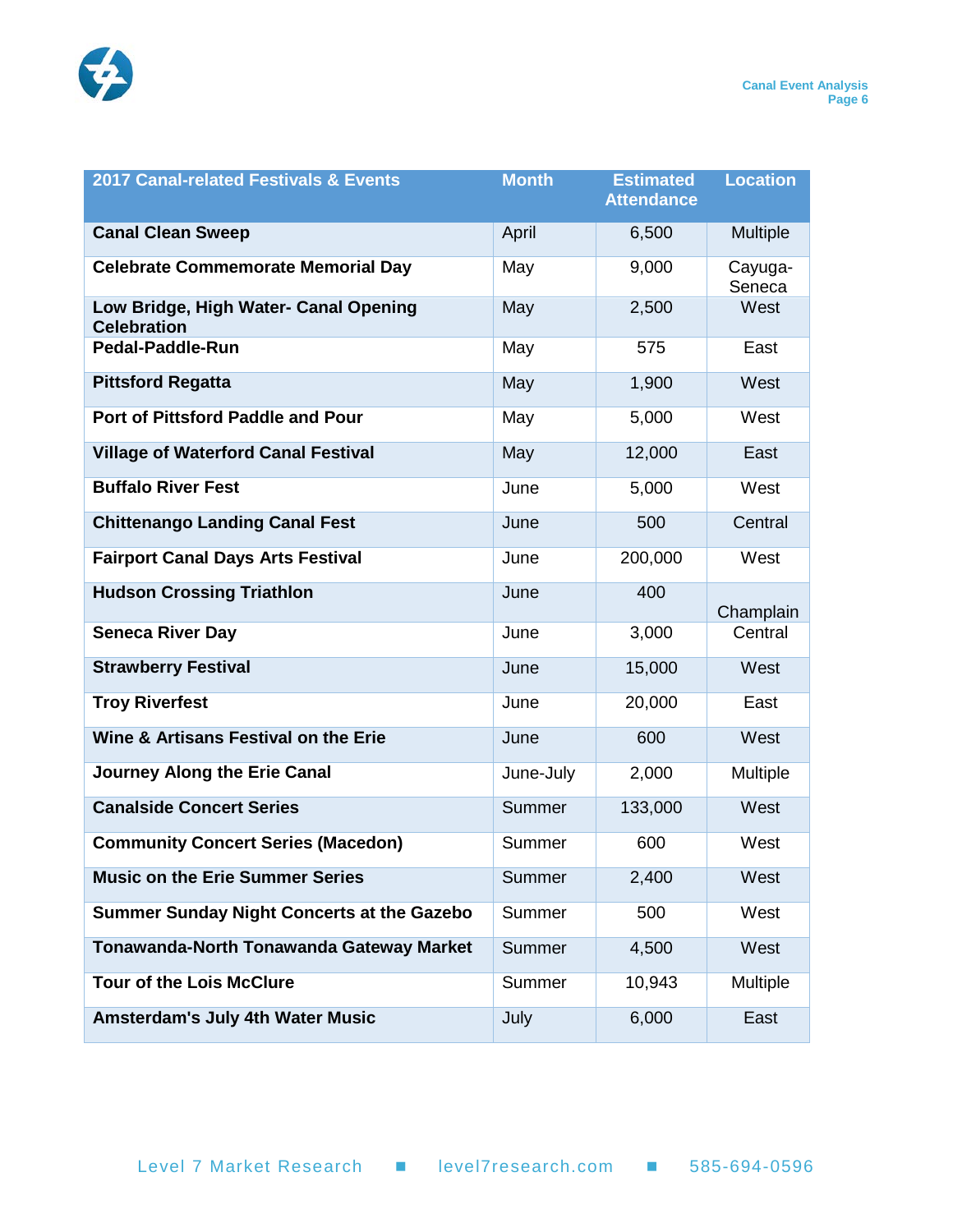

| 2017 Canal-related Festivals & Events                           | <b>Month</b> | <b>Estimated</b><br><b>Attendance</b> | <b>Location</b>   |
|-----------------------------------------------------------------|--------------|---------------------------------------|-------------------|
| <b>Canal Fest of Tonawandas</b>                                 | July         | 200,000                               | West              |
| <b>Canalside 4th of July Celebration</b>                        | July         | 25,000                                | West              |
| <b>Cycling the Erie Canal</b>                                   | July         | 744                                   | Multiple          |
| <b>Fireworks on the River</b>                                   | July         | 40,000                                | Central           |
| <b>Little Falls Cheese Festival</b>                             | July         | 3,500                                 | East              |
| <b>Mabee Farm Canalfest</b>                                     | July         | 1,000                                 | East              |
| <b>Oswego Harborfest</b>                                        | July         | 100,000                               | Oswego            |
| <b>Oswego Paddlefest/Rock the Locks</b>                         | July         | 800                                   | Oswego            |
| <b>Rome Re-enactment &amp; Celebration</b>                      | July         | 2,000                                 | East              |
| Rome Honor America Days Parade &<br><b>Concert/Bicentennial</b> | July         | 20,000                                | East              |
| <b>Schoharie Crossing Canal Days</b>                            | July         | 3,000                                 | East              |
| Sylvan Beach "Pirates" Weekend                                  | July         | 10,000                                | Central           |
| <b>Waterford Steamboat Meet</b>                                 | July         | 8,000                                 | East              |
| <b>Amsterdam's Riverfest</b>                                    | August       | 6,000                                 | East              |
| <b>Canal Splash at the Waterford Farmers Market</b>             | August       | 750                                   | East              |
| <b>Canalfest at Sylvan Beach</b>                                | August       | 8,000                                 | Central           |
| <b>Cayuga Waterfront Festival</b>                               | August       | 500                                   | Cayuga-<br>Seneca |
| <b>Celebrate our Canals</b>                                     | August       | 700                                   | Champlain         |
| <b>Floati Gras Boat Parade</b>                                  | August       | 2,000                                 | Central           |
| <b>Hudson Crossing Park's Cardboard Boat Race</b>               | August       | 350                                   | Champlain         |
| <b>Little Falls Canal Celebration</b>                           | August       | 16,500                                | East              |
| Lockapalooza Whitewater Kayaking Festival                       | August       | 500                                   | West              |
| <b>Magic in Minetto</b>                                         | August       | 400                                   | Oswego            |
| <b>Mohawk Valley RiverFest</b>                                  | August       | 6,000                                 | East              |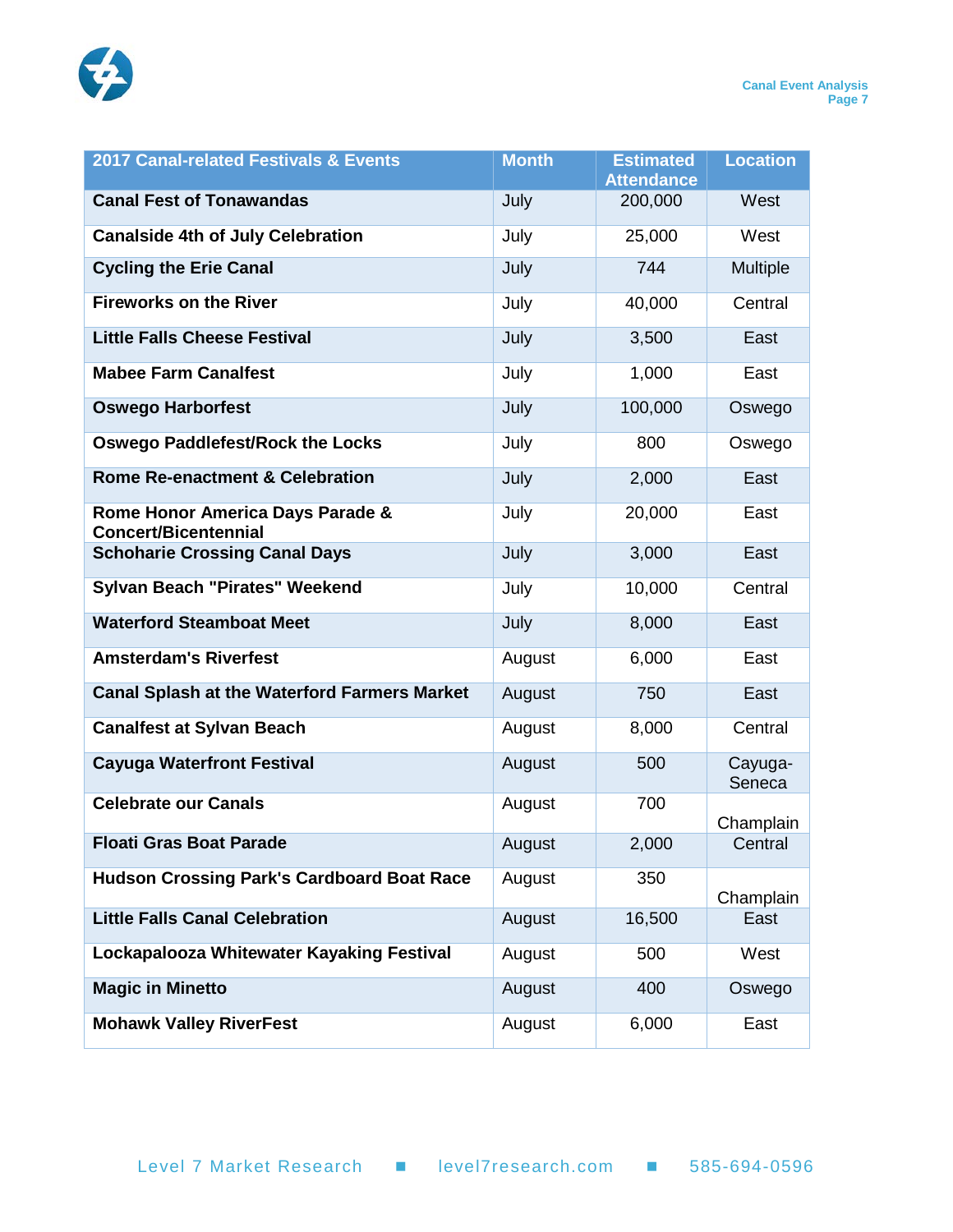

| 2017 Canal-related Festivals & Events             | <b>Month</b>  | <b>Estimated</b><br><b>Attendance</b> | <b>Location</b>   |
|---------------------------------------------------|---------------|---------------------------------------|-------------------|
| <b>Palmyra Canaltown Days</b>                     | August        | 1,000                                 | West              |
| <b>Palmyra Pirate Weekend</b>                     | August        | 4,000                                 | West              |
| <b>Riverlink Summer Concert Series</b>            | August        | 600                                   | East              |
| <b>Seneca Falls Canal Fest</b>                    | August        | 15,000                                | Cayuga-<br>Seneca |
| Town of DeWitt's 48th Annual Canal Day            | August        | 2,500                                 | Central           |
| <b>Towpath Day</b>                                | August        | 2,500                                 | Central           |
| <b>World's Largest Rubber Duck (Canalside)</b>    | August        | 100,000                               | West              |
| <b>Lockport Locktoberfest</b>                     | September     | 3,500                                 | West              |
| <b>Mohawk Valley Garlic &amp; Herb Festival</b>   | September     | 2,500                                 | East              |
| St. Johnsville Fall Celebration of the Erie Canal | September     | 800                                   | East              |
| <b>Waterford Tugboat Roundup</b>                  | September     | 20,000                                | East              |
| <b>World Canal Conference</b>                     | September     | 1,415                                 | Central           |
| <b>Phoenix Locktobefest</b>                       | October       | 7,000                                 | Central           |
| <b>Rome Locktoberfest &amp; Tower Lighting</b>    | October       | 650                                   | East              |
| <b>Fort Edward Locktoberfest</b>                  | October       | 400                                   | Champlain         |
| It's A Wonderful Life Festival                    | December      | 15,000                                | Cayuga-<br>Seneca |
| <b>Canalside Buffalo</b>                          | Year<br>Round | 1,700,000                             | West              |
| <b>Erie Canal Museum Events</b>                   | Year<br>Round | 806                                   | Central           |
| <b>TOTAL EVENTS</b>                               |               | 2,775,333                             |                   |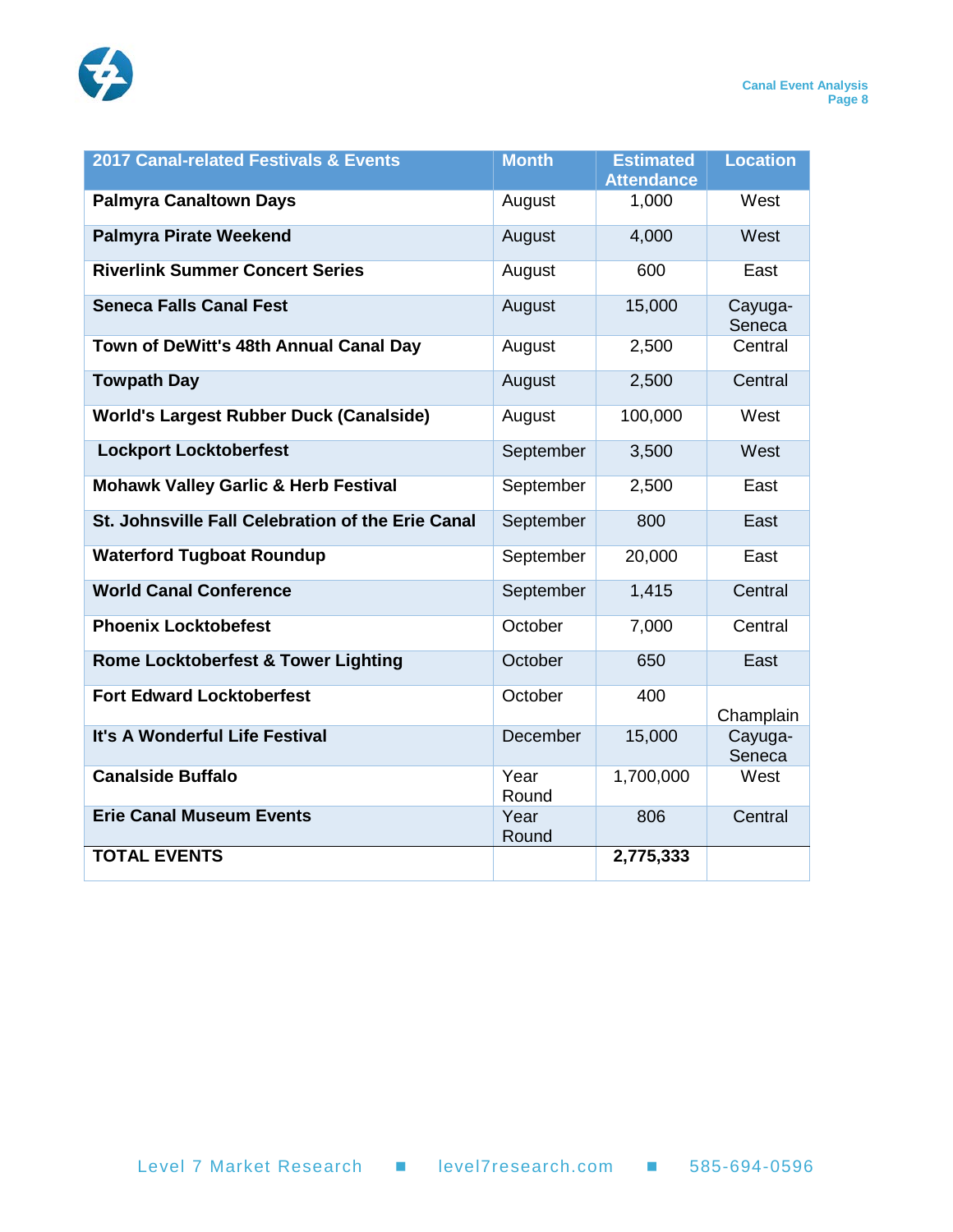

#### <span id="page-10-0"></span>**CANAL-RELATED TOURS AND RENTALS**

In addition to events and festivals, there are a number of organizations who benefit from canal-related activity including boat charters & rentals, boat tours, cruises, kayak/paddleboard rentals, bike rentals and museums.

Level 7 Market Research surveyed the operators of boat tours, rental companies, charter companies, cultural organizations and museums, kayak/paddleboard rentals and bike rentals to obtain their estimates of the number of people they served and average rates charged. The number of Canalrelated Tour Operator and Rental visitors is a conservative estimate, as only 40 of 109 tour/rental operators (37%) invited to participate completed the survey. The full list of 40 operators and organizations that responded are found in a table on the following page.

This survey showed that:

- 140,117 people took one-day tours from the operators, and we estimate they spent over \$17 each based on the survey data.
- About 8,686 people chartered or rented a boat, which run anywhere from a  $\frac{1}{2}$  day to 15 nights.
- We estimated over \$318 per person per charter/rental, based on the data from the boat operator surveys.
- The direct sales revenue for all operators and charters surveyed results in \$5,162,677.

Cultural tours/museums reported 367,431 visitors, estimated at an average of nearly \$8 per admission or tour totaling \$2,924,751 in direct sales revenue.

Rentals were estimated to be used by an additional 9,468 visitors.

- Kayak/paddleboards were rented by 7,900 paddlers at approximately \$31 per person.
- 1,568 bikes were rented for an average fee of \$380.
- Rentals accounted for \$840,661 in direct sales revenue.

The total combined direct revenue for all canal-related tours and rentals is \$8,928,089.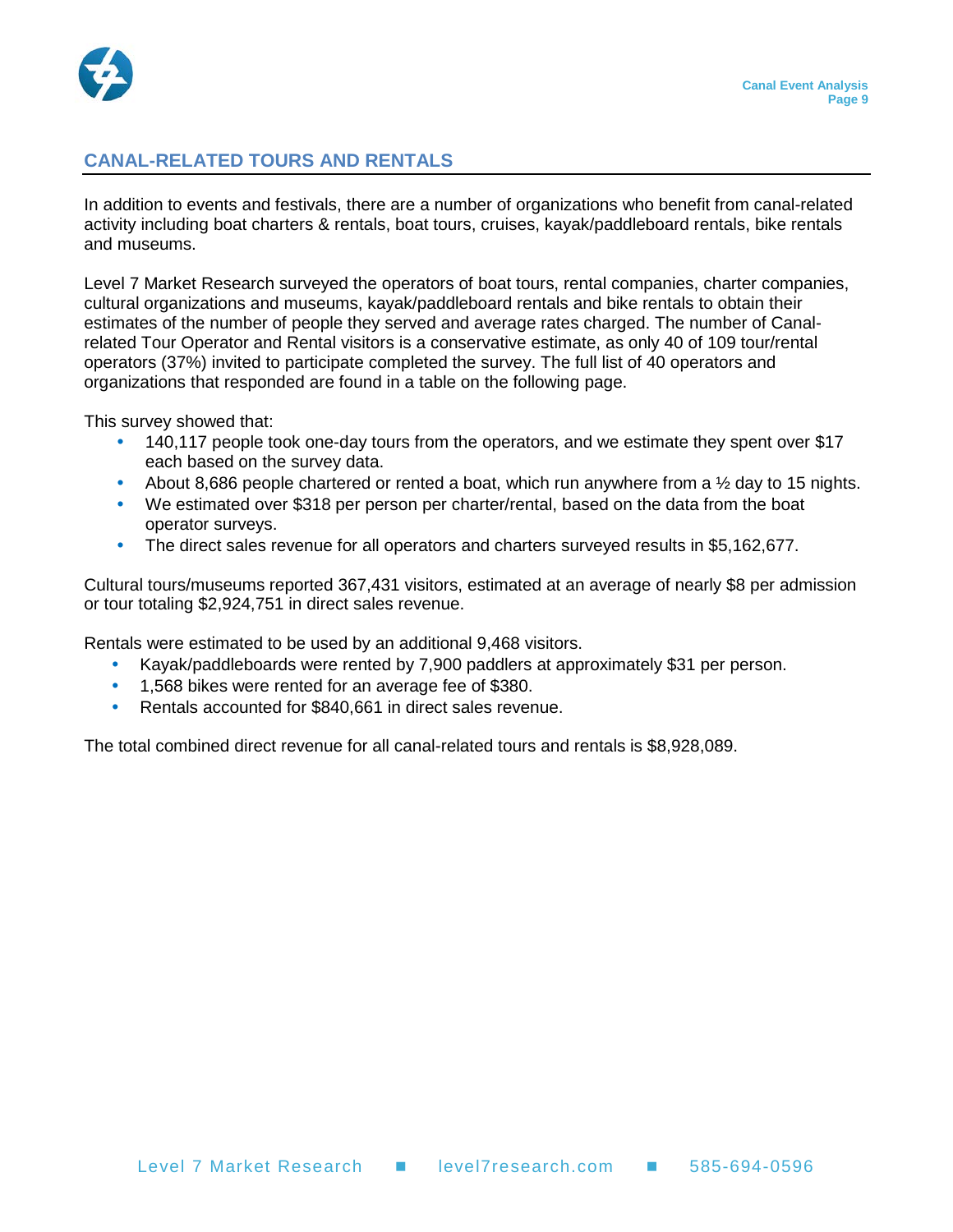

#### **CANAL-RELATED TOURS AND RENTALS**

#### **2017 Canal-related Visitors**

| <b>Boat Charter &amp; Rental Companies</b>               |                | <b>Bike Rental</b>                                   |        |
|----------------------------------------------------------|----------------|------------------------------------------------------|--------|
| Cruise USA                                               | 26             | Campus WheelWorks                                    | 1,000  |
| <b>Blount Small Ship Adventures</b>                      | 540            | Dicks Bicycle Shop                                   | 100    |
| School's Out Charters                                    | 800            | RV&E Bike and Skate                                  | 400    |
| Mid-Lakes Navigation                                     | 820            | Toms Pro Bike                                        | 18     |
| Water to Wine Tours                                      | 1,500          | <b>Tryon Bikes</b>                                   | 50     |
| Erie Canal Boat Company<br>Finger Lakes Water Adventures | 2,000<br>3,000 | <b>BIKE RENTAL TOTAL</b>                             | 1,568  |
| <b>BOAT CHARTER/RENTAL TOTAL</b>                         | 8,686          | <b>Cultural/Museum Tours</b>                         | 150    |
|                                                          |                | Women's Rights National Historical Park (Canal tours | 230    |
| <b>Cruise/Tour Operators</b>                             |                | Waterford Historical Museum and Cultural Center      | 700    |
| Niagara River Cruises                                    | 1,500          | Skenesborough Museum                                 | 746    |
| Mid-Lakes Navigation                                     | 3,900          | Fort Stanwix National Monument (Canal tours only)    | 1,200  |
| Corn Hill Navigation                                     | 14,717         | Canastota Canal Town Museum                          | 1,400  |
| Erie Canal Cruises Inc.                                  | 15,000         | <b>Hudson Crossing Park</b>                          | 4,000  |
| <b>Camillius Erie Canal Society</b>                      | 15,000         | <b>Buffalo Double Decker Bus</b>                     | 4,000  |
| <b>Colonial Belle</b>                                    | 20,000         | Herschell Carrousel Factory Museum                   | 4,636  |
| Lockport Locks and Erie Canal Tours                      | 70,000         | Arkell Museum & Canajoharie Library                  | 5,000  |
| <b>TOUR OPERATOR TOTAL</b>                               | 140,117        | Niagara County Historical Society                    | 6,000  |
|                                                          |                | Schoharie Crossing State Historic Site               | 7,815  |
| Kayak/Paddleboard Rental                                 |                | Chittenango Landing Canal Boat Museum                | 15,000 |
| Down by the River Kayak Rentals                          | 350            | Historic Palmyra                                     | 20,229 |
| Upstate Kayak Rentals                                    | 900            | Erie Canal Museum                                    | 22,000 |

|                                     |         | Women's Rights National Historical Park (Canal tours | 230     |
|-------------------------------------|---------|------------------------------------------------------|---------|
| <b>Cruise/Tour Operators</b>        |         | Waterford Historical Museum and Cultural Center      | 700     |
| Niagara River Cruises               | 1,500   | Skenesborough Museum                                 | 746     |
| Mid-Lakes Navigation                | 3,900   | Fort Stanwix National Monument (Canal tours only)    | 1,200   |
| Corn Hill Navigation                | 14,717  | Canastota Canal Town Museum                          | 1,400   |
| Erie Canal Cruises Inc.             | 15,000  | Hudson Crossing Park                                 | 4,000   |
| Camillius Erie Canal Society        | 15,000  | <b>Buffalo Double Decker Bus</b>                     | 4,000   |
| Colonial Belle                      | 20.000  | Herschell Carrousel Factory Museum                   | 4,636   |
| Lockport Locks and Erie Canal Tours | 70,000  | Arkell Museum & Canajoharie Library                  | 5,000   |
| <b>TOUR OPERATOR TOTAL</b>          | 140,117 | Niagara County Historical Society                    | 6,000   |
|                                     |         | Schoharie Crossing State Historic Site               | 7,815   |
| Kayak/Paddleboard Rental            |         | Chittenango Landing Canal Boat Museum                | 15,000  |
| Down by the River Kayak Rentals     | 350     | Historic Palmyra                                     | 20,229  |
| Upstate Kayak Rentals               | 900     | Erie Canal Museum                                    | 22,000  |
| The Boat House                      | 2,450   | H. Lee White Maritime Museum                         | 26,325  |
| <b>Puddle Dockers</b>               | 4,200   | Seneca Museum of Waterways and Industry              | 248,000 |
| <b>KAYAK/PADDLEBOARD TOTAL</b>      | 7,900   | Theodore Roosevelt Inaugural NHS                     | 367,431 |

| <b>Total Boat, Charter and Tour</b>   | 148.803 |
|---------------------------------------|---------|
| <b>Total Kayak/Paddleboard Rental</b> | 7.900   |
| <b>Total Bike Rental</b>              | 1.568   |
| <b>Total Cultural Tours/Musuems</b>   | 367.431 |
| <b>GRAND TOTAL</b>                    | 525.702 |

**CULTURAL TOTAL**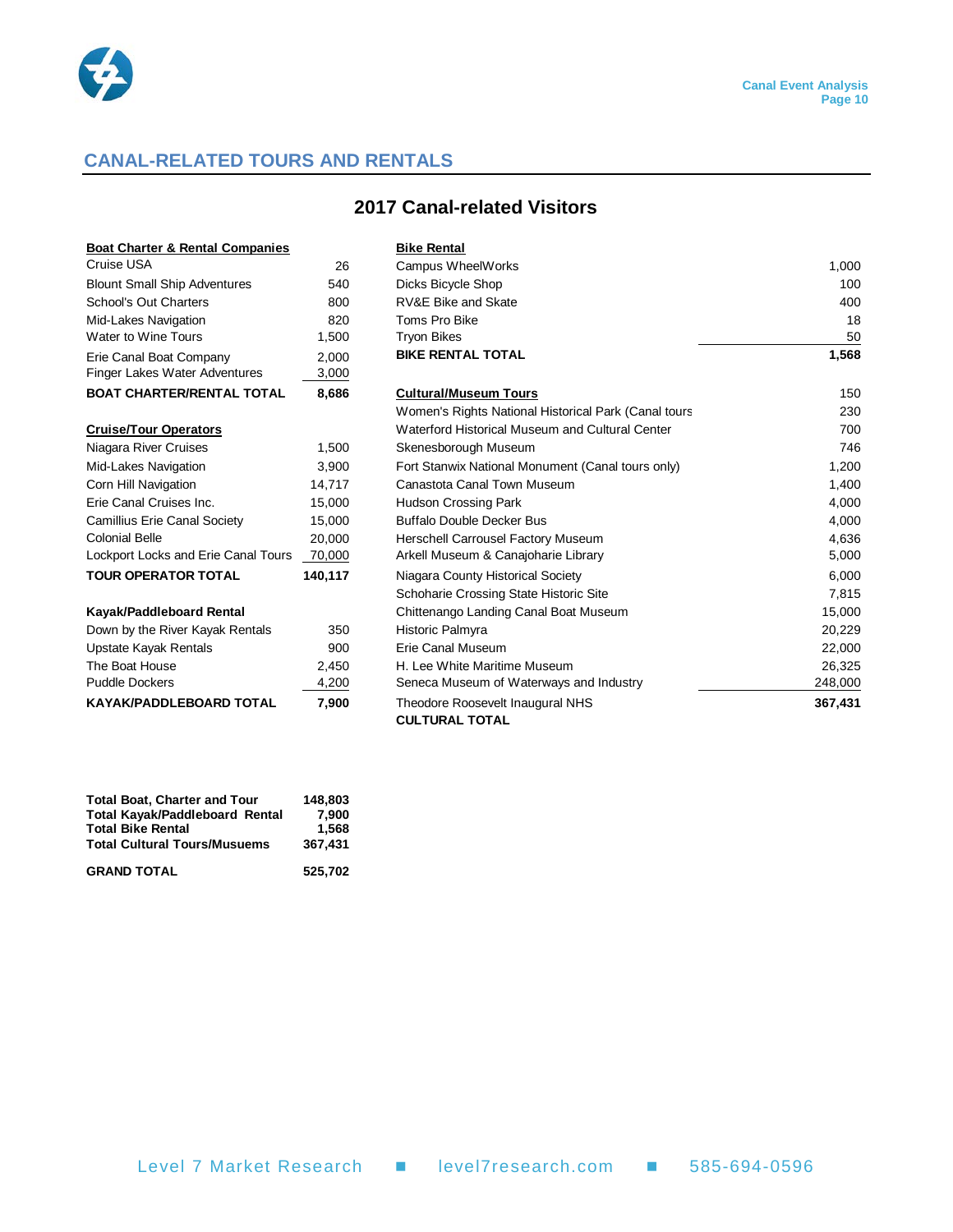### **Validation Analysis**

<span id="page-12-0"></span>Because it is important for the Erie Canalway National Heritage Corridor (ECNHC) to have assurances about the accuracy of this economic impact estimate, we again conducted further research using other data to validate the \$1.326 billion projection.

Conceptually, the economic impact estimate shown in the study could be considered the result of a "bottom-up" analysis – that is, we took information collected about spending by the consumers and endusers who use the Canal, and created an estimate of the impact of their spending on the economy at large. The validation, on the other hand, can be viewed as a "top-down" analysis, in which we take the tourism industries serving the Canal markets and then estimate the Canal's economic impact by examining the direct and secondary effects of their revenues on the regional economy.

Here is a summary of the procedures followed for the Validation Analysis:

| (a) Total Tourism Industry Spend (Traveler, Labor Income, Local Taxes, State             |                  |
|------------------------------------------------------------------------------------------|------------------|
| Taxes)                                                                                   |                  |
| 23 ECNHC Counties, New York State, 2016                                                  | \$14,376 billion |
| This estimate came from The Economic Impact of Tourism in New York Study, 2016.          |                  |
| Tourism statistics were provided by Tourism Economics, an internationally recognized     |                  |
| travel data firm, using the Impact Analysis for Planning (IMPLAN) input-output model for |                  |
| New York State, utilized worldwide by governments, universities, and public and private  |                  |
| sector organizations.                                                                    |                  |
| (b) Percent of county tourism driven by ECNHC visitors.                                  | 7%               |
|                                                                                          |                  |
|                                                                                          |                  |
| Projected Tourism spending related to ECNHC events/visitors.<br>(C)                      |                  |
| (a) $x(b)$                                                                               | \$1,006,365,220  |
|                                                                                          |                  |
| <b>Multiplier:</b><br>(d)                                                                | 1.45             |
|                                                                                          |                  |
|                                                                                          |                  |
| TOTAL                                                                                    | \$1,459,229,569  |
|                                                                                          |                  |

The Validation analysis yielded a result that is within 10% of the Bottom-Up analysis presented in the study.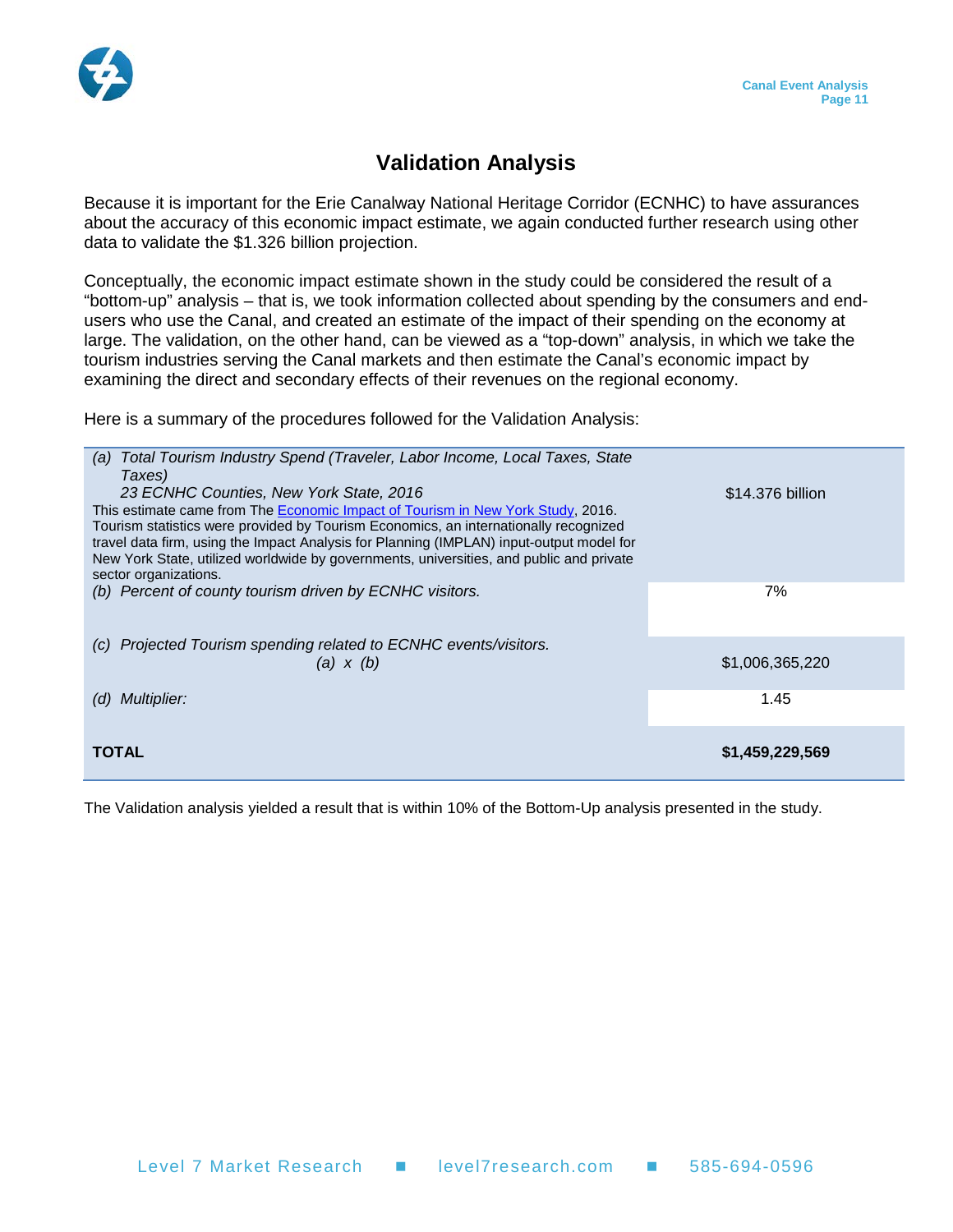

**Canal Event Analysis Page 12**

# <span id="page-13-0"></span>**APPENDIX**

Level 7 Market Research 
■ level7research.com ■ 585-694-0596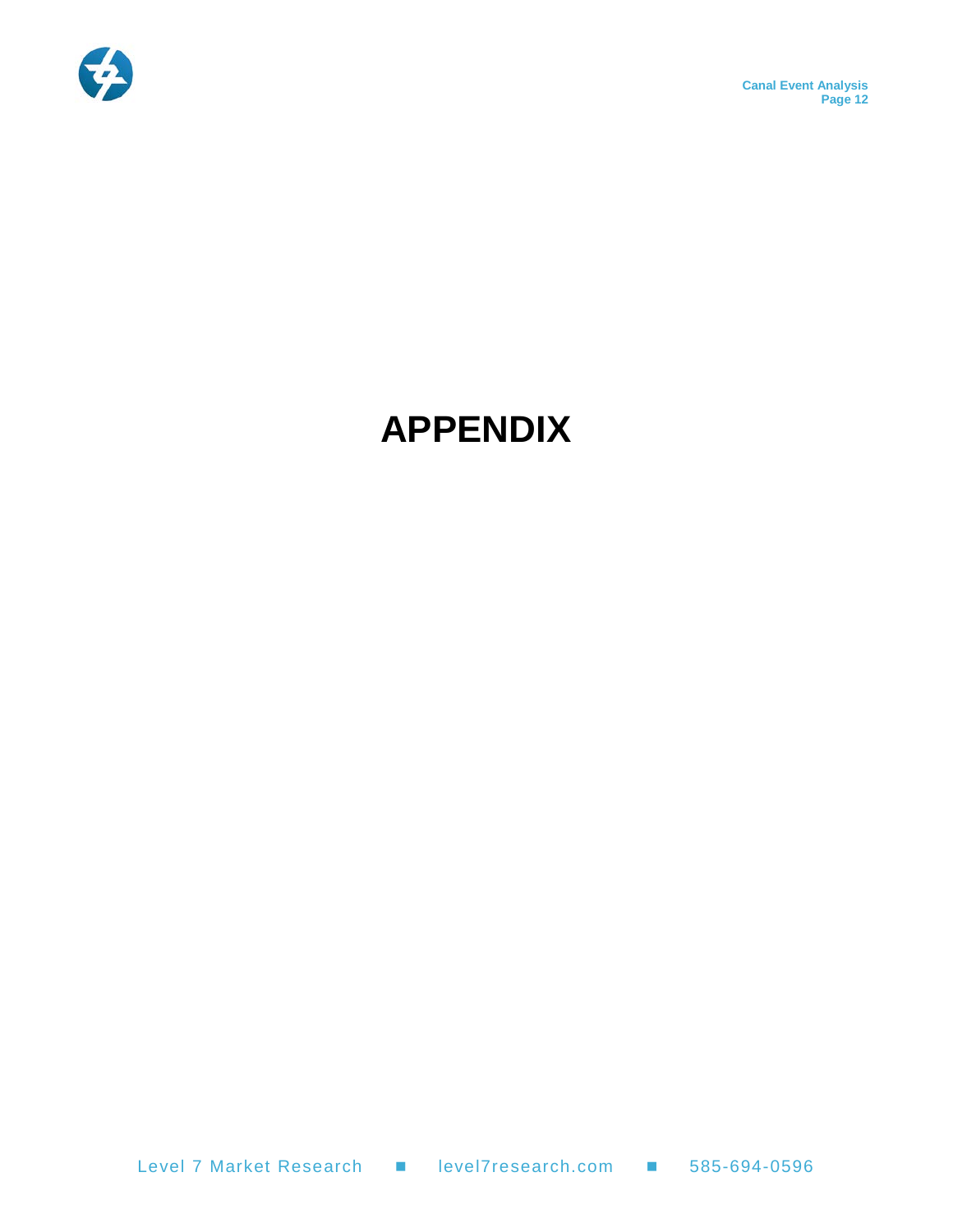

#### <span id="page-14-0"></span>**CANAL CORRIDOR COUNTIES**

| <b>ALBANY</b>     | OSWEGO             |
|-------------------|--------------------|
| <b>CAYUGA</b>     | <b>RENSSELAER</b>  |
| ERIE              | <b>SARATOGA</b>    |
| <b>HERKIMER</b>   | <b>SCHENECTADY</b> |
| <b>MADISON</b>    | <b>SCHUYLER</b>    |
| <b>MONROE</b>     | <b>SENECA</b>      |
| <b>MONTGOMERY</b> | <b>TOMPKINS</b>    |
| <b>NIAGARA</b>    | WARREN             |
| <b>ONEIDA</b>     | <b>WASHINGTON</b>  |
| <b>ONONDAGA</b>   | WAYNE              |
| <b>ONTARIO</b>    | <b>YATES</b>       |
| <b>ORLEANS</b>    |                    |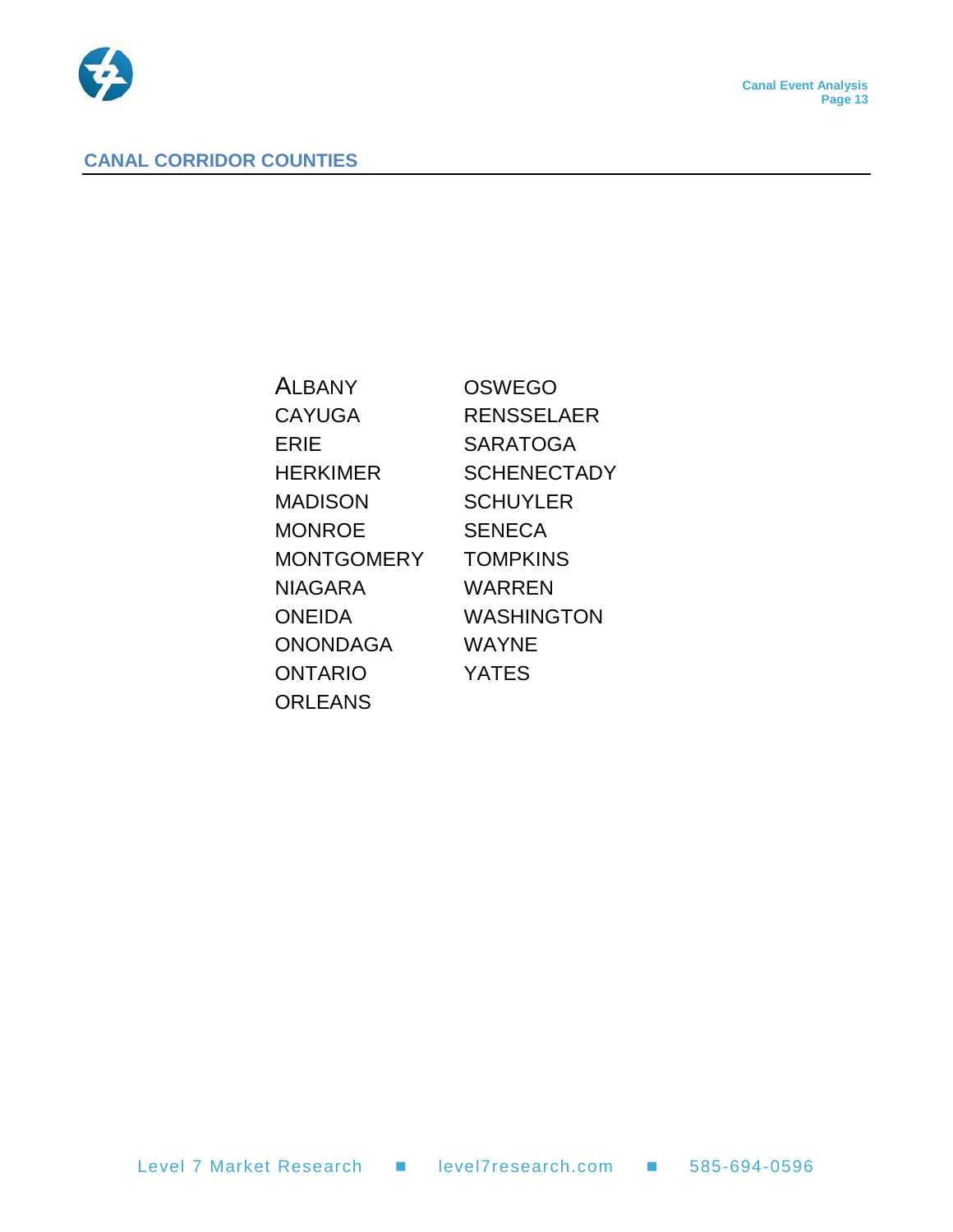

#### <span id="page-15-0"></span>**CANAL CORRIDOR MAP**



Source: http://www.beyerblinderbelle.com/media/files/1855\_eriecanalway\_projpic02.jpg?w=1200